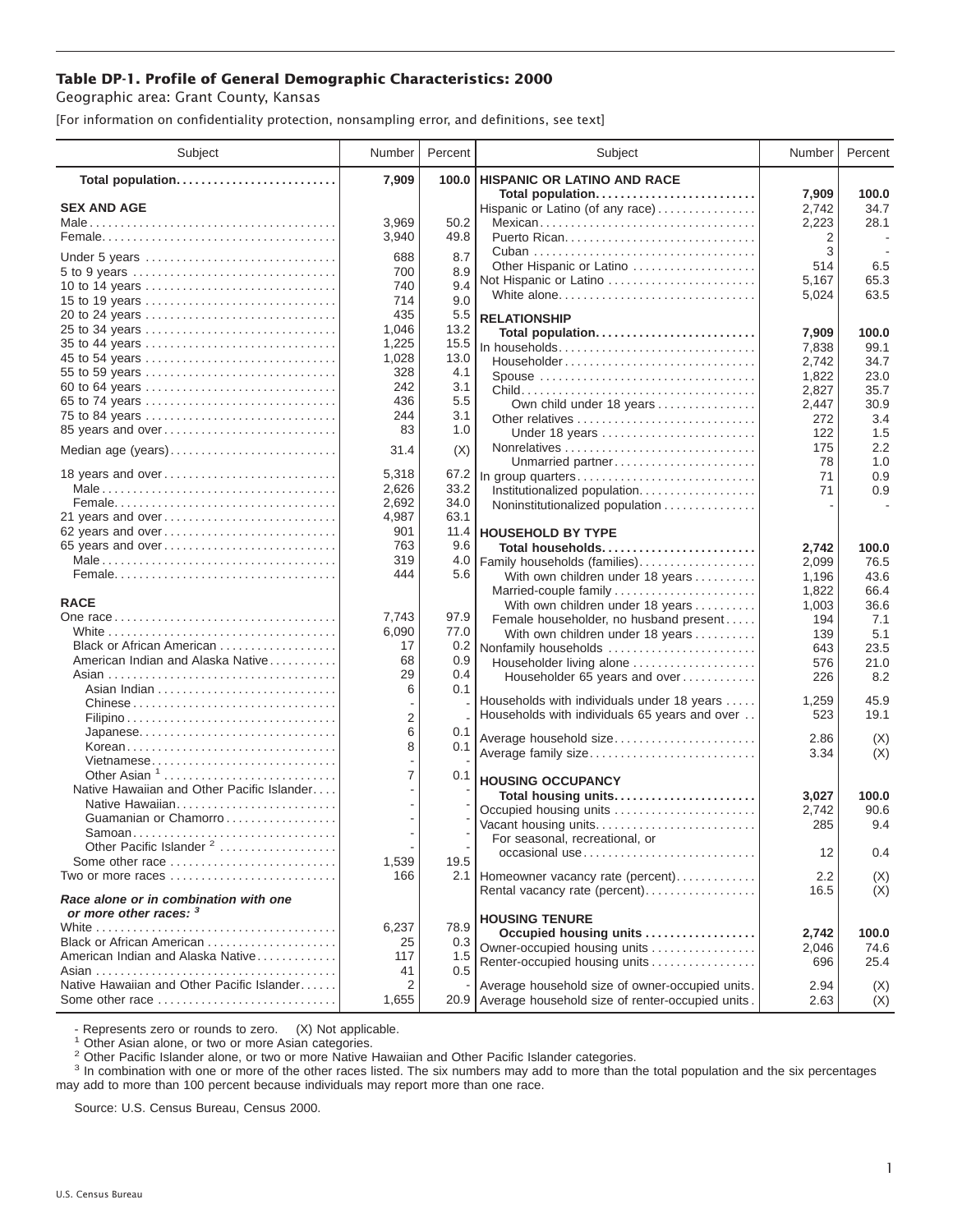## **Table DP-2. Profile of Selected Social Characteristics: 2000**

Geographic area: Grant County, Kansas

[Data based on a sample. For information on confidentiality protection, sampling error, nonsampling error, and definitions, see text]

| Subject                                                    | Number       | Percent     | Subject                                                              | Number         | Percent       |
|------------------------------------------------------------|--------------|-------------|----------------------------------------------------------------------|----------------|---------------|
| <b>SCHOOL ENROLLMENT</b>                                   |              |             | <b>NATIVITY AND PLACE OF BIRTH</b>                                   |                |               |
| Population 3 years and over                                |              |             | Total population                                                     | 7,909          | 100.0         |
| enrolled in school                                         | 2,281        | 100.0       |                                                                      | 6,939          | 87.7          |
| Nursery school, preschool                                  | 128          | 5.6         | Born in United States                                                | 6,930          | 87.6          |
| Kindergarten                                               | 153          | 6.7         | State of residence                                                   | 4,397          | 55.6          |
| Elementary school (grades 1-8)                             | 1,233        | 54.1        | Different state                                                      | 2,533          | 32.0          |
|                                                            | 568          | 24.9        | Born outside United States                                           | 9              | 0.1           |
| College or graduate school                                 | 199          | 8.7         | Foreign born                                                         | 970            | 12.3          |
| <b>EDUCATIONAL ATTAINMENT</b>                              |              |             | Entered 1990 to March 2000<br>Naturalized citizen                    | 491<br>328     | 6.2<br>4.1    |
| Population 25 years and over                               | 4,712        | 100.0       |                                                                      | 642            | 8.1           |
| Less than 9th grade                                        | 697          | 14.8        |                                                                      |                |               |
| 9th to 12th grade, no diploma                              | 644          | 13.7        | <b>REGION OF BIRTH OF FOREIGN BORN</b>                               |                |               |
| High school graduate (includes equivalency)                | 1,319        | 28.0        | Total (excluding born at sea)                                        | 970            | 100.0         |
| Some college, no degree                                    | 1,040        | 22.1        |                                                                      | 6              | 0.6           |
| Associate degree                                           | 295          | 6.3         |                                                                      |                |               |
| Bachelor's degree                                          | 561          | 11.9        |                                                                      |                |               |
| Graduate or professional degree                            | 156          | 3.3         |                                                                      | 10<br>948      | 1.0<br>97.7   |
| Percent high school graduate or higher                     | 71.5         | (X)         |                                                                      | 6              | 0.6           |
| Percent bachelor's degree or higher                        | 15.2         | (X)         |                                                                      |                |               |
|                                                            |              |             | <b>LANGUAGE SPOKEN AT HOME</b>                                       |                |               |
| <b>MARITAL STATUS</b>                                      |              |             | Population 5 years and over                                          | 7,241          | 100.0         |
| Population 15 years and over                               | 5,785        | 100.0       | English only                                                         | 5,077          | 70.1          |
| Never married                                              | 1,035        | 17.9        | Language other than English                                          | 2,164          | 29.9          |
| Now married, except separated                              | 3,924        | 67.8        | Speak English less than "very well"                                  | 820            | 11.3          |
|                                                            | 84           | 1.5         | Spanish                                                              | 2,087          | 28.8<br>11.2  |
|                                                            | 329          | 5.7         | Speak English less than "very well"<br>Other Indo-European languages | 810<br>72      | 1.0           |
|                                                            | 261          | 4.5         | Speak English less than "very well"                                  | 10             | 0.1           |
|                                                            | 413          | 7.1         | Asian and Pacific Island languages                                   | 5              | 0.1           |
|                                                            | 276          | 4.8         | Speak English less than "very well"                                  |                |               |
| <b>GRANDPARENTS AS CAREGIVERS</b>                          |              |             |                                                                      |                |               |
| Grandparent living in household with                       |              |             | <b>ANCESTRY</b> (single or multiple)                                 |                |               |
| one or more own grandchildren under                        |              |             | Total population<br>Total ancestries reported                        | 7,909<br>6,908 | 100.0<br>87.3 |
|                                                            | 103          | 100.0       |                                                                      | 28             | 0.4           |
| Grandparent responsible for grandchildren                  | 77           | 74.8        |                                                                      | 13             | 0.2           |
|                                                            |              |             |                                                                      | 8              | 0.1           |
| <b>VETERAN STATUS</b>                                      |              | 100.0       |                                                                      | 173            | 2.2           |
| Civilian population 18 years and over<br>Civilian veterans | 5,323<br>437 | 8.2         |                                                                      | 566            | 7.2           |
|                                                            |              |             | French (except Basque) <sup>1</sup>                                  | 112            | 1.4           |
| <b>DISABILITY STATUS OF THE CIVILIAN</b>                   |              |             | French Canadian <sup>1</sup>                                         |                |               |
| NONINSTITUTIONALIZED POPULATION                            |              |             |                                                                      | 1,138          | 14.4          |
| Population 5 to 20 years                                   | 2,196        | 100.0       |                                                                      |                |               |
| With a disability                                          | 114          | 5.2         |                                                                      |                |               |
| Population 21 to 64 years                                  | 4,292        | 100.0       |                                                                      | 565            | 7.1           |
| With a disability                                          | 689          | 16.1        |                                                                      | 41             | 0.5           |
|                                                            | 44.6         | (X)         | Norwegian                                                            | 20             | 0.3           |
| No disability                                              | 3,603        | 83.9        |                                                                      | 71             | 0.9           |
|                                                            | 75.2         | (X)         |                                                                      |                |               |
| Population 65 years and over                               | 681          | 100.0       |                                                                      | 38             | 0.5           |
| With a disability                                          | 215          | 31.6        |                                                                      | 99             | 1.3           |
|                                                            |              |             |                                                                      | 95             | 1.2           |
| <b>RESIDENCE IN 1995</b>                                   |              |             |                                                                      | 10             | 0.1           |
| Population 5 years and over                                | 7,241        | 100.0       | Subsaharan African                                                   |                |               |
| Same house in 1995                                         | 3,985        | 55.0        |                                                                      | 149            | 1.9           |
| Different house in the U.S. in $1995$                      | 3,143        | 43.4        |                                                                      | 8              | 0.1           |
| Same county                                                | 1,699        | 23.5        | United States or American                                            |                |               |
| Different county<br>Same state                             | 1,444<br>687 | 19.9<br>9.5 |                                                                      | 990<br>26      | 12.5<br>0.3   |
| Different state                                            | 757          | 10.5        | West Indian (excluding Hispanic groups)                              |                |               |
| Elsewhere in 1995                                          | 113          | 1.6         | Other ancestries                                                     | 2,758          | 34.9          |
|                                                            |              |             |                                                                      |                |               |

-Represents zero or rounds to zero. (X) Not applicable. 1 The data represent a combination of two ancestries shown separately in Summary File 3. Czech includes Czechoslovakian. French includes Alsatian. French Canadian includes Acadian/Cajun. Irish includes Celtic.

Source: U.S. Bureau of the Census, Census 2000.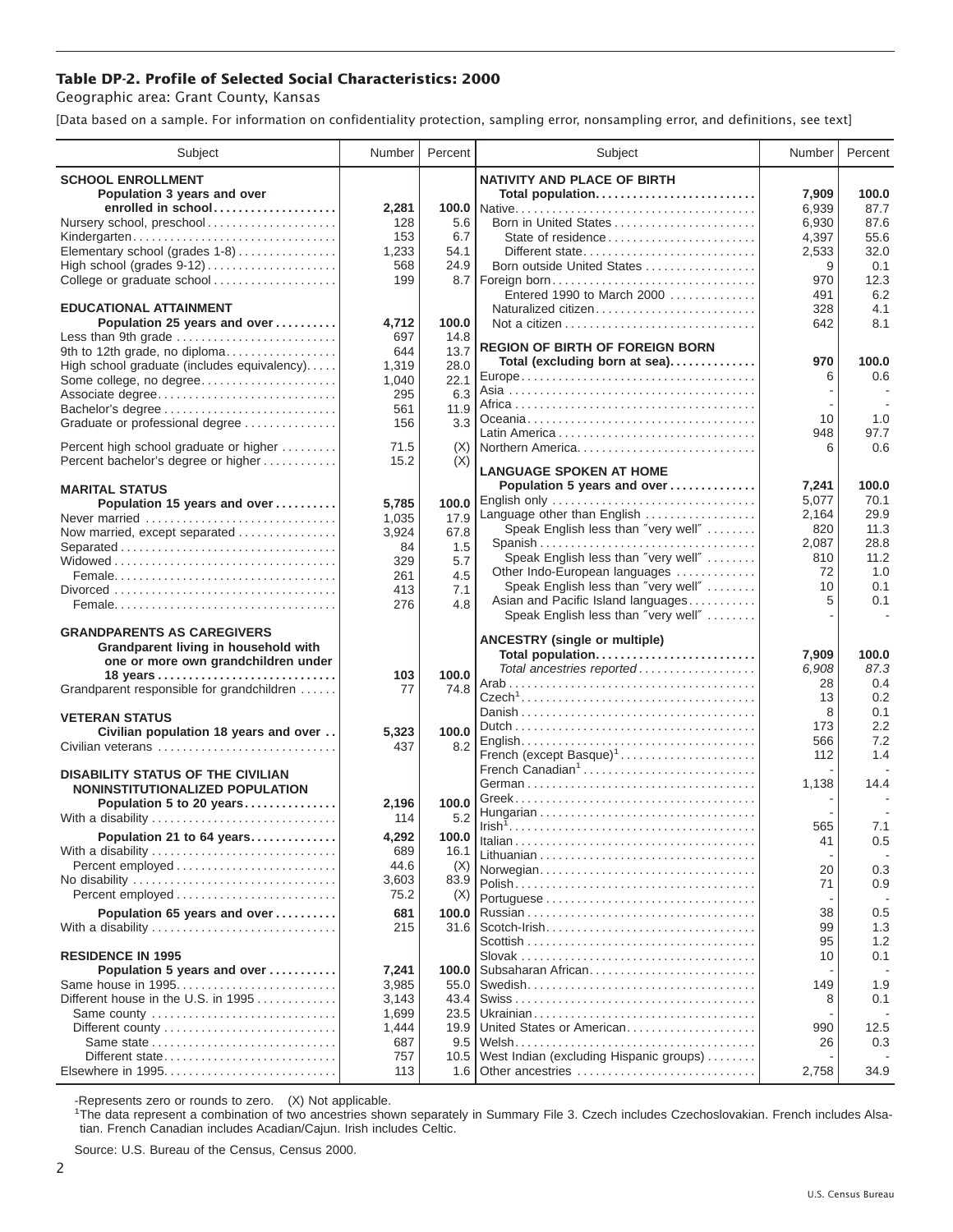## **Table DP-3. Profile of Selected Economic Characteristics: 2000**

Geographic area: Grant County, Kansas

[Data based on a sample. For information on confidentiality protection, sampling error, nonsampling error, and definitions, see text]

| Subject                                                                            | Number       | Percent      | Subject                                                                                                                 | Number       | Percent      |
|------------------------------------------------------------------------------------|--------------|--------------|-------------------------------------------------------------------------------------------------------------------------|--------------|--------------|
| <b>EMPLOYMENT STATUS</b>                                                           |              |              | <b>INCOME IN 1999</b>                                                                                                   |              |              |
| Population 16 years and over                                                       | 5,602        | 100.0        | Households                                                                                                              | 2,748        | 100.0        |
| In labor force                                                                     | 3,674        | 65.6         |                                                                                                                         | 202          | 7.4          |
| Civilian labor force                                                               | 3,674        |              |                                                                                                                         | 99           | 3.6          |
| Employed                                                                           | 3,500        |              |                                                                                                                         | 365          | 13.3         |
|                                                                                    | 174          |              |                                                                                                                         | 451          | 16.4         |
| Percent of civilian labor force                                                    | 4.7          | (X)          | $\frac{1}{2}$ \$35,000 to \$49,999                                                                                      | 549          | 20.0         |
|                                                                                    |              |              | \$50,000 to \$74,999                                                                                                    | 648          | 23.6         |
| Not in labor force                                                                 | 1,928        |              | 34.4 \$75,000 to \$99,999                                                                                               | 234          | 8.5          |
| Females 16 years and over                                                          | 2,844        | 100.0        | \$100,000 to \$149,999                                                                                                  | 148          | 5.4          |
| In labor force $\dots\dots\dots\dots\dots\dots\dots\dots\dots\dots\dots\dots\dots$ | 1,581        | 55.6         | \$150,000 to \$199,999                                                                                                  | 27           | 1.0          |
| Civilian labor force                                                               | 1,581        | 55.6         | \$200,000 or more<br>Median household income (dollars)                                                                  | 25<br>39.854 | 0.9<br>(X)   |
|                                                                                    | 1,511        | 53.1         |                                                                                                                         |              |              |
| Own children under 6 years                                                         | 737          | 100.0        | With earnings                                                                                                           | 2,367        | 86.1         |
| All parents in family in labor force                                               | 325          | 44.1         | Mean earnings (dollars) <sup>1</sup>                                                                                    | 46,776       | (X)          |
|                                                                                    |              |              | With Social Security income                                                                                             | 596          | 21.7         |
| <b>COMMUTING TO WORK</b>                                                           |              |              | Mean Social Security income (dollars) <sup>1</sup>                                                                      | 11,776       | (X)          |
| Workers 16 years and over                                                          | 3,448        | 100.0        | With Supplemental Security Income                                                                                       | 115          | 4.2          |
| Car, truck, or van - - drove alone<br>Car, truck, or van - - carpooled             | 2,675<br>503 | 77.6<br>14.6 | Mean Supplemental Security Income                                                                                       |              |              |
| Public transportation (including taxicab)                                          |              |              | $\text{(dollars)}^1 \dots \dots \dots \dots \dots \dots \dots \dots \dots \dots \dots$<br>With public assistance income | 6,771        | (X)          |
|                                                                                    | 48           | 1.4          | Mean public assistance income $(dollars)1 \ldots$ .                                                                     | 77<br>2,191  | 2.8<br>(X)   |
| Other means                                                                        | 29           |              | 0.8 With retirement income                                                                                              | 279          | 10.2         |
| Worked at home                                                                     | 193          | 5.6          | Mean retirement income $(dollars)1$                                                                                     | 12,038       | (X)          |
| Mean travel time to work $(minutes)^1$                                             | 15.3         | (X)          |                                                                                                                         |              |              |
|                                                                                    |              |              | Families                                                                                                                | 2,131        | 100.0        |
| <b>Employed civilian population</b>                                                |              |              | Less than \$10,000                                                                                                      | 87           | 4.1          |
| 16 years and over                                                                  | 3,500        |              | 100.0 $\mid$ \$10,000 to \$14,999                                                                                       | 60           | 2.8          |
| <b>OCCUPATION</b>                                                                  |              |              | \$15,000 to \$24,999                                                                                                    | 189          | 8.9          |
| Management, professional, and related                                              | 903          |              | \$25,000 to \$34,999                                                                                                    | 351          | 16.5         |
| Service occupations                                                                | 453          |              | $25.8$ \\ \$35,000 to \$49,999                                                                                          | 474<br>591   | 22.2<br>27.7 |
| Sales and office occupations                                                       | 830          |              |                                                                                                                         | 212          | 9.9          |
| Farming, fishing, and forestry occupations                                         | 177          |              |                                                                                                                         | 116          | 5.4          |
| Construction, extraction, and maintenance                                          |              |              | \$150,000 to \$199,999                                                                                                  | 26           | 1.2          |
| occupations                                                                        | 600          |              | 17.1 \$200,000 or more                                                                                                  | 25           | 1.2          |
| Production, transportation, and material moving                                    |              |              | Median family income (dollars)                                                                                          | 44,914       | (X)          |
|                                                                                    | 537          | 15.3         |                                                                                                                         |              |              |
|                                                                                    |              |              | Per capita income (dollars) <sup>1</sup>                                                                                | 17,072       | (X)          |
| <b>INDUSTRY</b>                                                                    |              |              | Median earnings (dollars):                                                                                              |              |              |
| Agriculture, forestry, fishing and hunting,                                        |              |              | Male full-time, year-round workers                                                                                      | 34,464       | (X)          |
|                                                                                    | 698          | 19.9         | Female full-time, year-round workers                                                                                    | 22,000       | (X)          |
|                                                                                    | 304          | 8.7          |                                                                                                                         | Number       | Percent      |
| Manufacturing<br>Wholesale trade                                                   | 213<br>100   | 6.1<br>2.9   |                                                                                                                         | below        | below        |
| Retail trade                                                                       | 281          | 8.0          |                                                                                                                         | poverty      | poverty      |
| Transportation and warehousing, and utilities                                      | 415          | 11.9         | Subject                                                                                                                 | level        | level        |
|                                                                                    | 138          | 3.9          |                                                                                                                         |              |              |
| Finance, insurance, real estate, and rental and                                    |              |              | <b>POVERTY STATUS IN 1999</b>                                                                                           |              |              |
|                                                                                    | 158          | 4.5          | Families                                                                                                                | 139          | 6.5          |
| Professional, scientific, management, adminis-                                     |              |              | With related children under 18 years                                                                                    | 132          | 10.6         |
| trative, and waste management services                                             | 111          | 3.2          | With related children under 5 years                                                                                     | 63           | 11.3         |
| Educational, health and social services                                            | 585          | 16.7         |                                                                                                                         |              |              |
| Arts, entertainment, recreation, accommodation                                     |              |              | Families with female householder, no                                                                                    |              |              |
| and food services                                                                  | 186          | 5.3          | husband present                                                                                                         | 38           | 20.0         |
| Other services (except public administration)<br>Public administration             | 229<br>82    |              | 6.5 With related children under 18 years                                                                                | 38<br>26     | 24.5<br>37.7 |
|                                                                                    |              | 2.3          | With related children under 5 years                                                                                     |              |              |
| <b>CLASS OF WORKER</b>                                                             |              |              | Individuals                                                                                                             | 785          | 10.1         |
| Private wage and salary workers                                                    | 2,496        |              | 71.3 18 years and over                                                                                                  | 426          | 8.1          |
| Government workers                                                                 | 492          | 14.1         | 65 years and over                                                                                                       | 51           | 7.5          |
| Self-employed workers in own not incorporated                                      |              |              | Related children under 18 years                                                                                         | 347          | 13.6         |
|                                                                                    | 458          | 13.1         | Related children 5 to 17 years                                                                                          | 266          | 14.2         |
| Unpaid family workers                                                              | 54           |              | 1.5 Unrelated individuals 15 years and over                                                                             | 133          | 18.6         |

-Represents zero or rounds to zero. (X) Not applicable.

<sup>1</sup>If the denominator of a mean value or per capita value is less than 30, then that value is calculated using a rounded aggregate in the numerator. See text.

Source: U.S. Bureau of the Census, Census 2000.